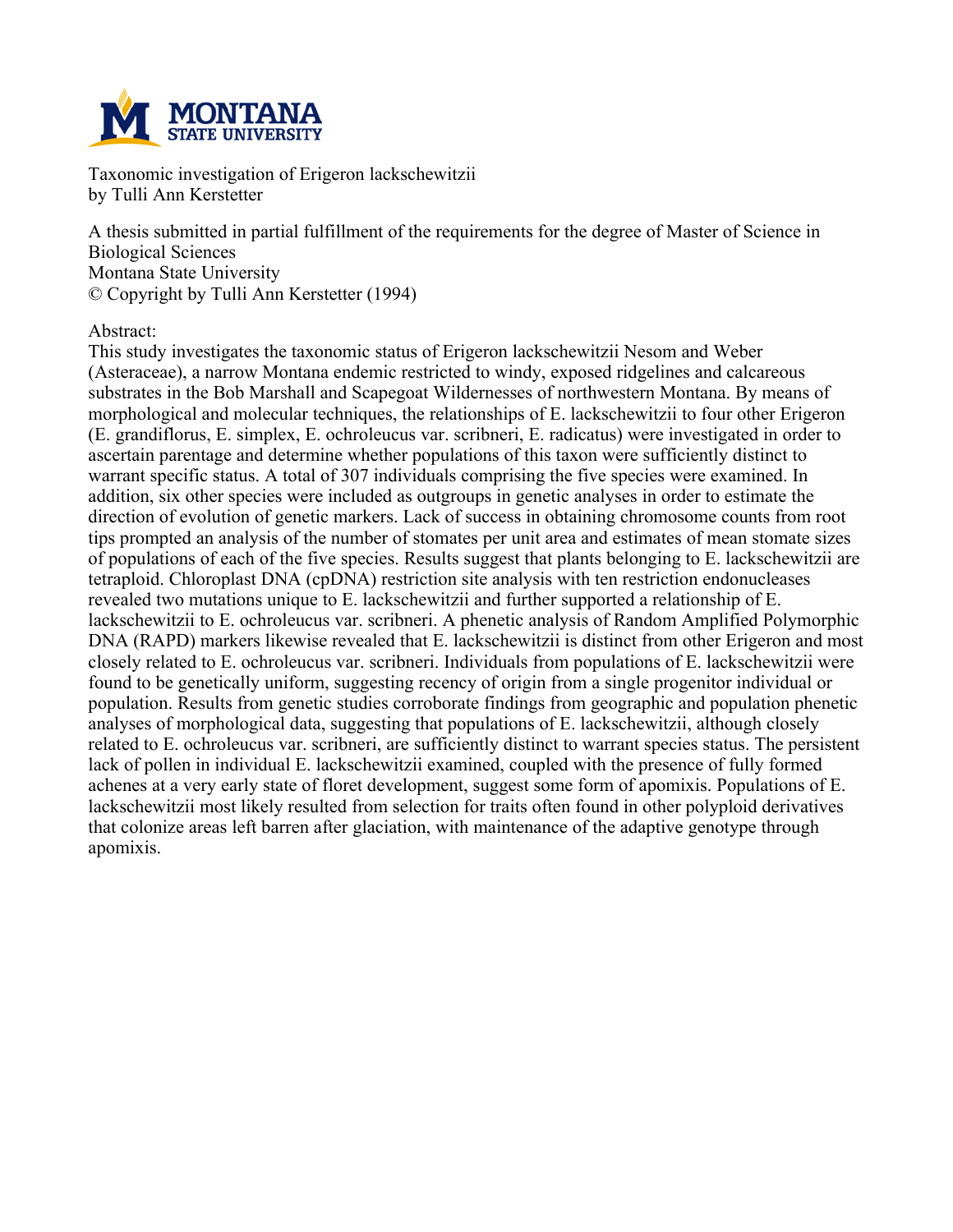# TAXONOMIC INVESTIGATION OF

#### ERIGERON LACKSCHEWITZII

 $by$ 

#### Tulli Ann Kerstetter

# A thesis submitted in partial fulfillment<br>of the requirements for the degree

 $of$ 

Master of Science.

 $\mathbf{in}$ 

**Biological Sciences** 

### MONTANA STATE UNIVERSITY Bozeman, Montana

November 1994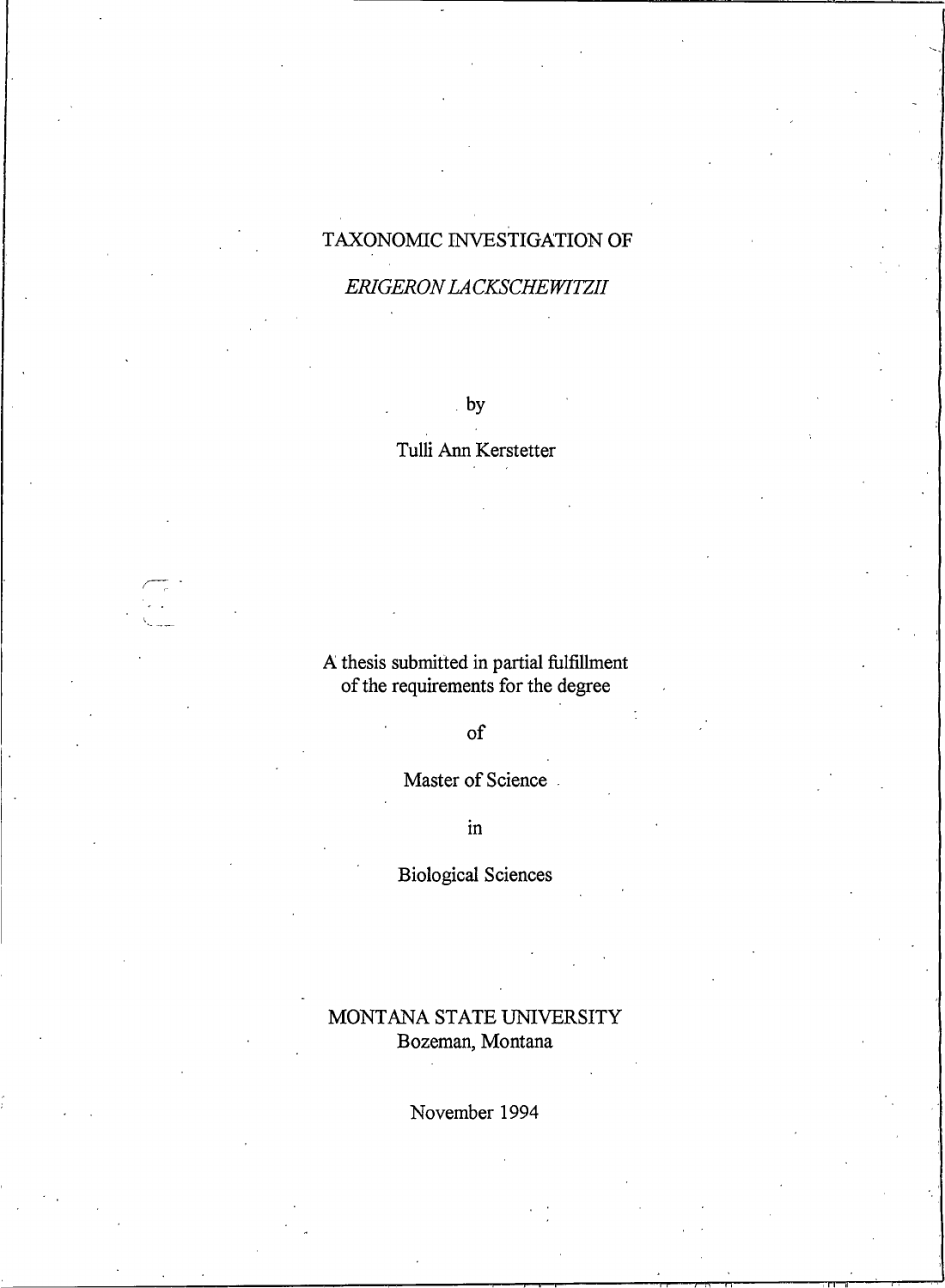N378  $K+7$ 

#### **APPROVAL**

#### of a thesis submitted by

#### Tulli Ann Kerstetter

This thesis has been read by each member of the thesis committee and has been found to be satisfactory regarding content, English usage, format, citations, bibliographic style, and consistency, and is ready for submission to the College of Graduate Studies.

 $8$   $N_{ov}$  1994 Date

Chairperson, Graduate Committee

Approved for the Major Department

28 November 1994 Date

obert SMoone

Head, Major Department

Approved for the College of Graduate Studies

12/14/94 Date

**Graduate Dean**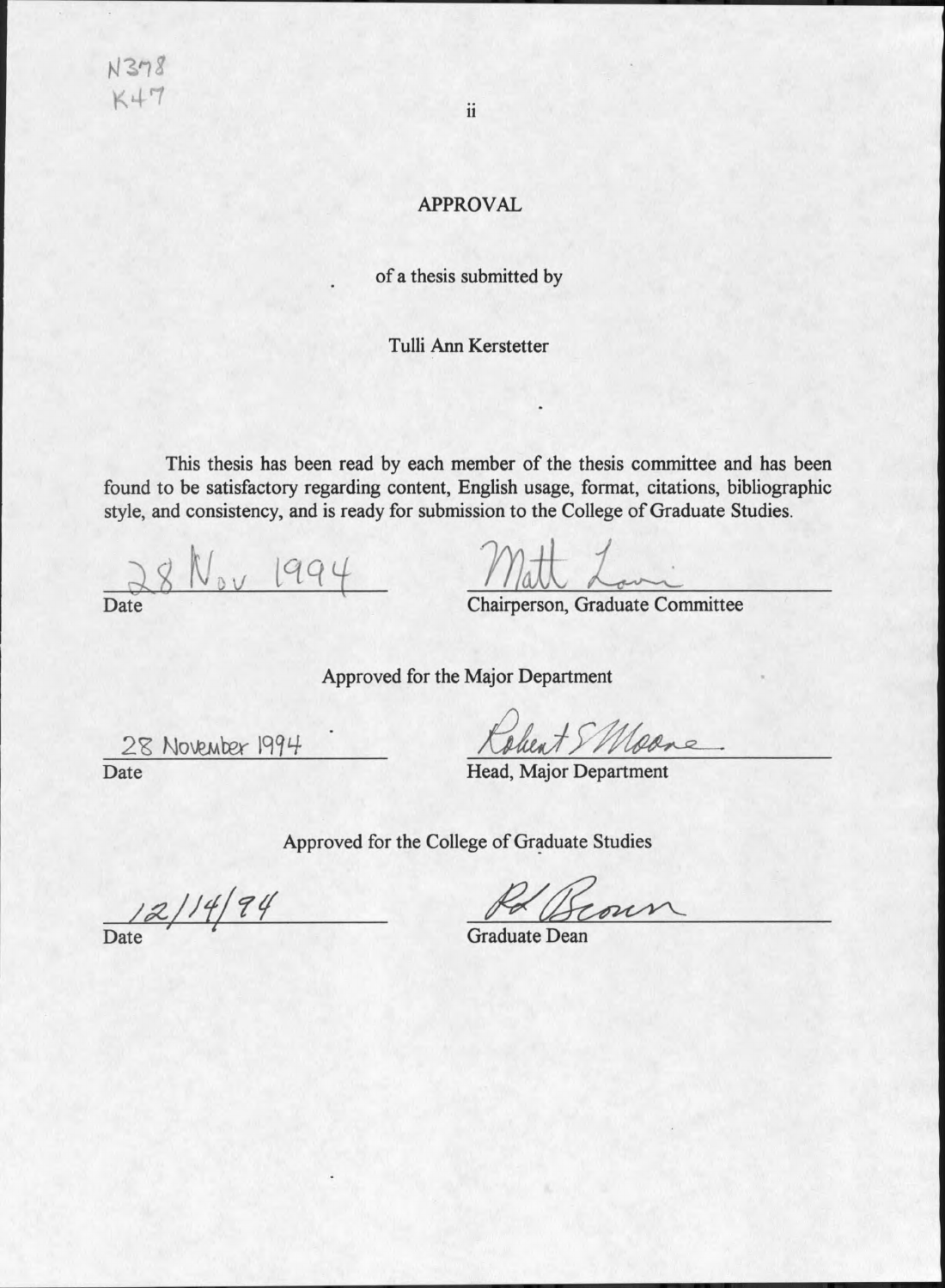#### STATEMENT OF PERMISSION TO USE

In presenting this thesis in partial fulfillment of the requirements for a master's degree at Montana State University, I agree that the Library shall make it available to borrowers under rules of the Library.

If I have indicated my intention to copyright this thesis by including a copyright notice page, copying is allowable only for scholarly purposes, consistent with "fair use" as prescribed in the U.S. Copyright Law. Requests for permission for extended quotation from or reproduction of this thesis in whole or in parts may be granted only by the copyright holder.

Signature / Lucie (Suin Provisition

iii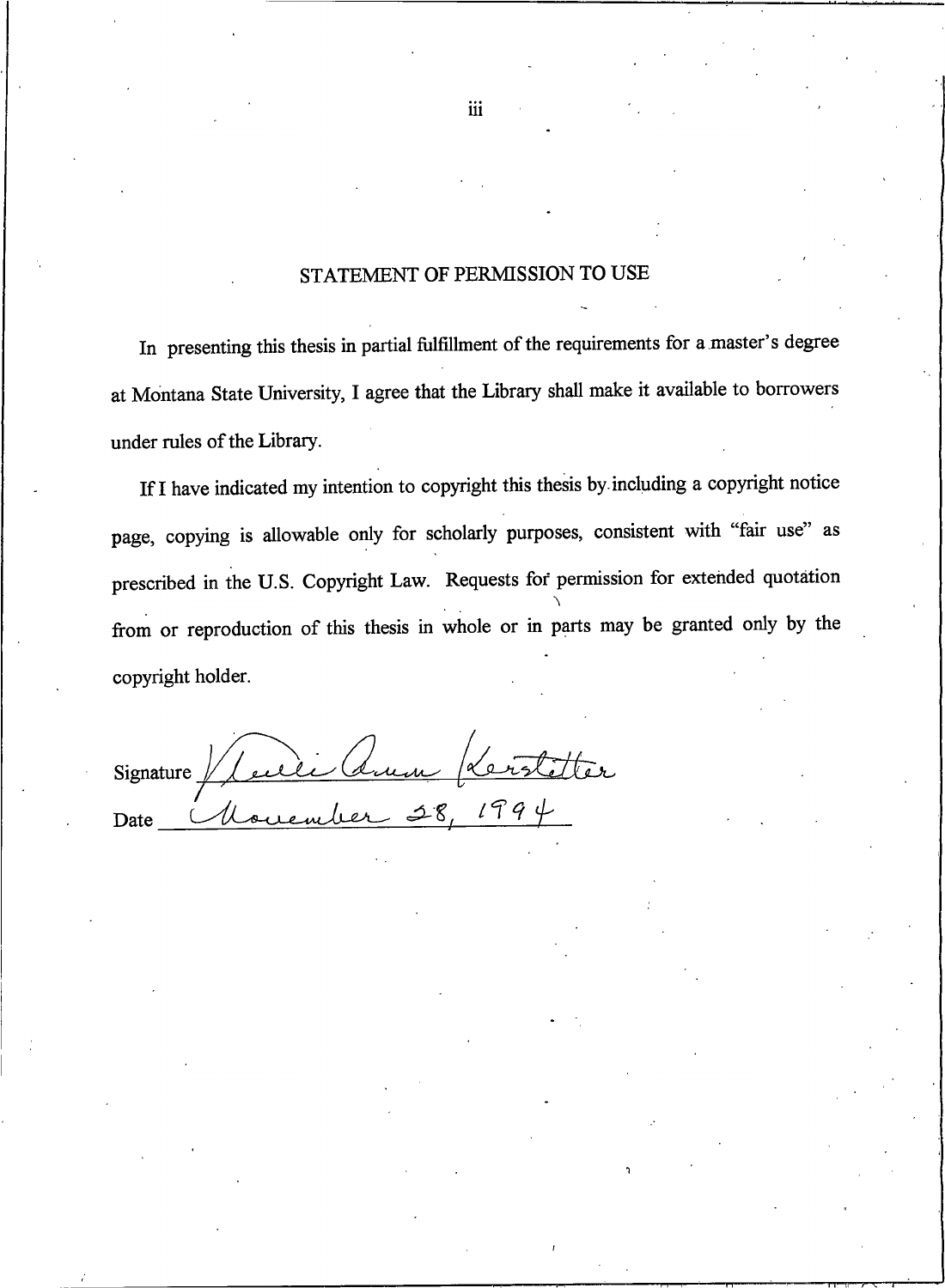## TABLE OF CONTENTS

| rage |
|------|
|      |
|      |
|      |
|      |
|      |
|      |
|      |
|      |
|      |
|      |
|      |
|      |
|      |
|      |
|      |
|      |
|      |
|      |
|      |
|      |
|      |
|      |
|      |
|      |
|      |
|      |
|      |
|      |
|      |
|      |
|      |
|      |
|      |
|      |

iv

Š,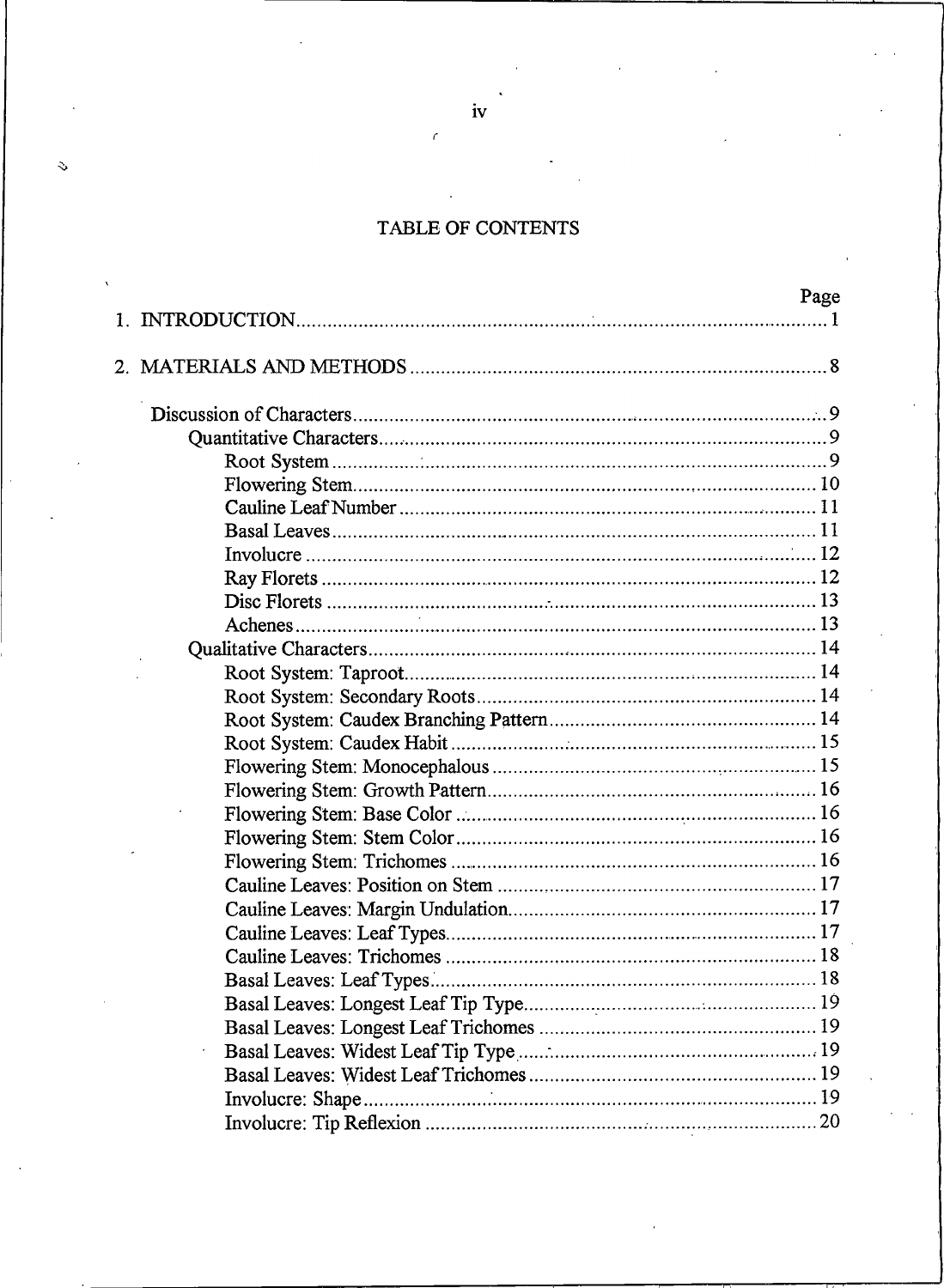# TABLE OF CONTENTS - continued

د.

| Variation between E. lackschewitzii and E. ochroleucus var. scribneri31  |  |
|--------------------------------------------------------------------------|--|
|                                                                          |  |
|                                                                          |  |
|                                                                          |  |
|                                                                          |  |
| B. RESULTS                                                               |  |
|                                                                          |  |
|                                                                          |  |
|                                                                          |  |
| Variation between E. lackschewitzii and E. ochroleucus var. scribneri 47 |  |
|                                                                          |  |
|                                                                          |  |
|                                                                          |  |
|                                                                          |  |
|                                                                          |  |
|                                                                          |  |
|                                                                          |  |
|                                                                          |  |
|                                                                          |  |
|                                                                          |  |
|                                                                          |  |
|                                                                          |  |
|                                                                          |  |
|                                                                          |  |
|                                                                          |  |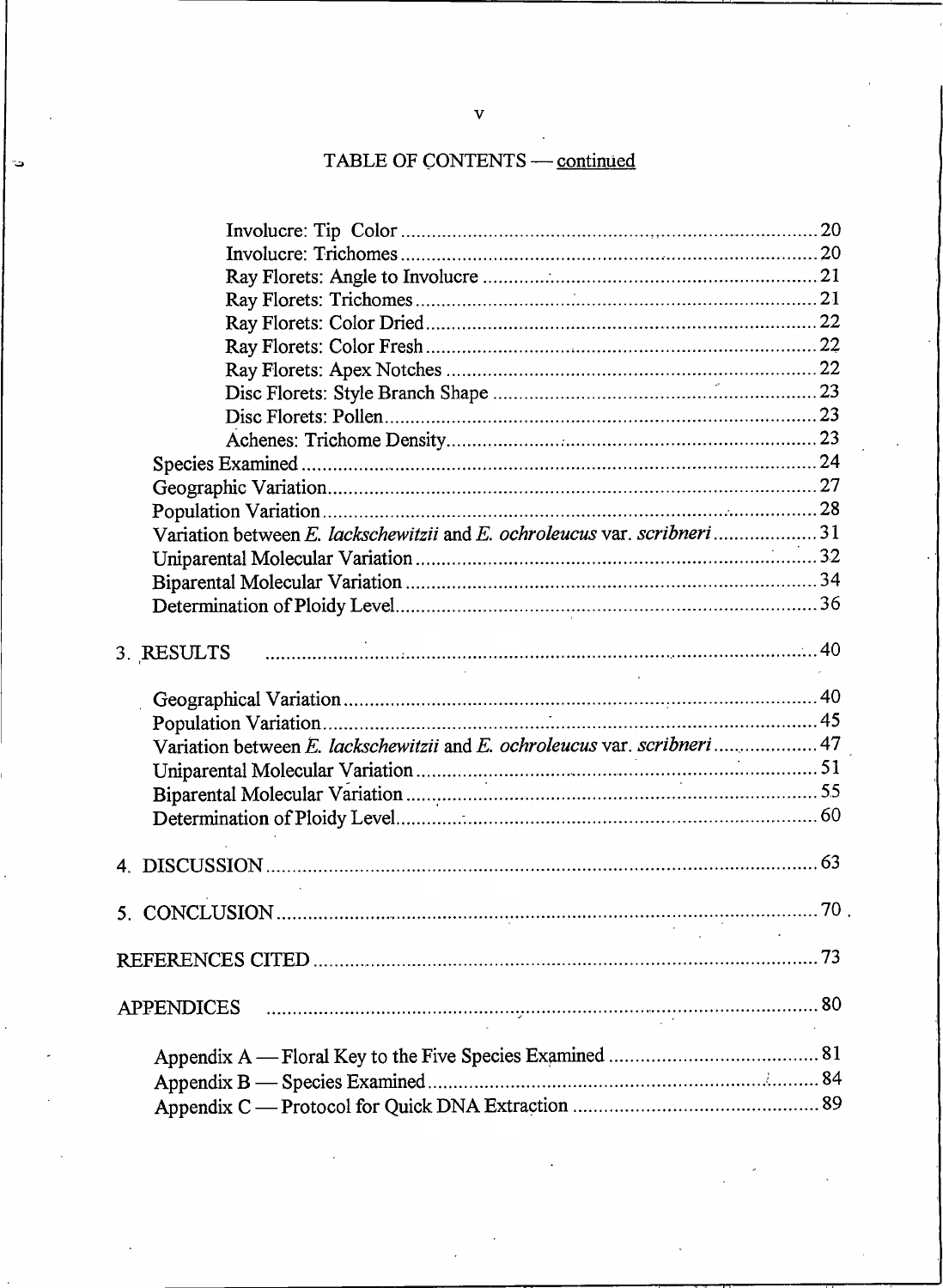# **LIST OF TABLES**

| Table                                                                                                                                            | Page |
|--------------------------------------------------------------------------------------------------------------------------------------------------|------|
| 1. Erigeron specimens utilized for geographic and population analyses                                                                            | 29   |
| 2. Specimens of Erigeron species utilized for molecular variation studies33                                                                      |      |
| 3. Quantitative characters found to differ significantly ( $p < 0.05$ ) between<br>populations of E. lackschewitzii (EL) and E. ochroleucus var. |      |
|                                                                                                                                                  |      |
| 5. Matrix of genetic distances estimated from restriction site data                                                                              |      |
|                                                                                                                                                  |      |
| 7. Matrix of Jaccard similarity coefficients based on the presence/<br>absence of fragments for all pairwise comparisons of RAPD                 |      |

# $\dot{v}$ i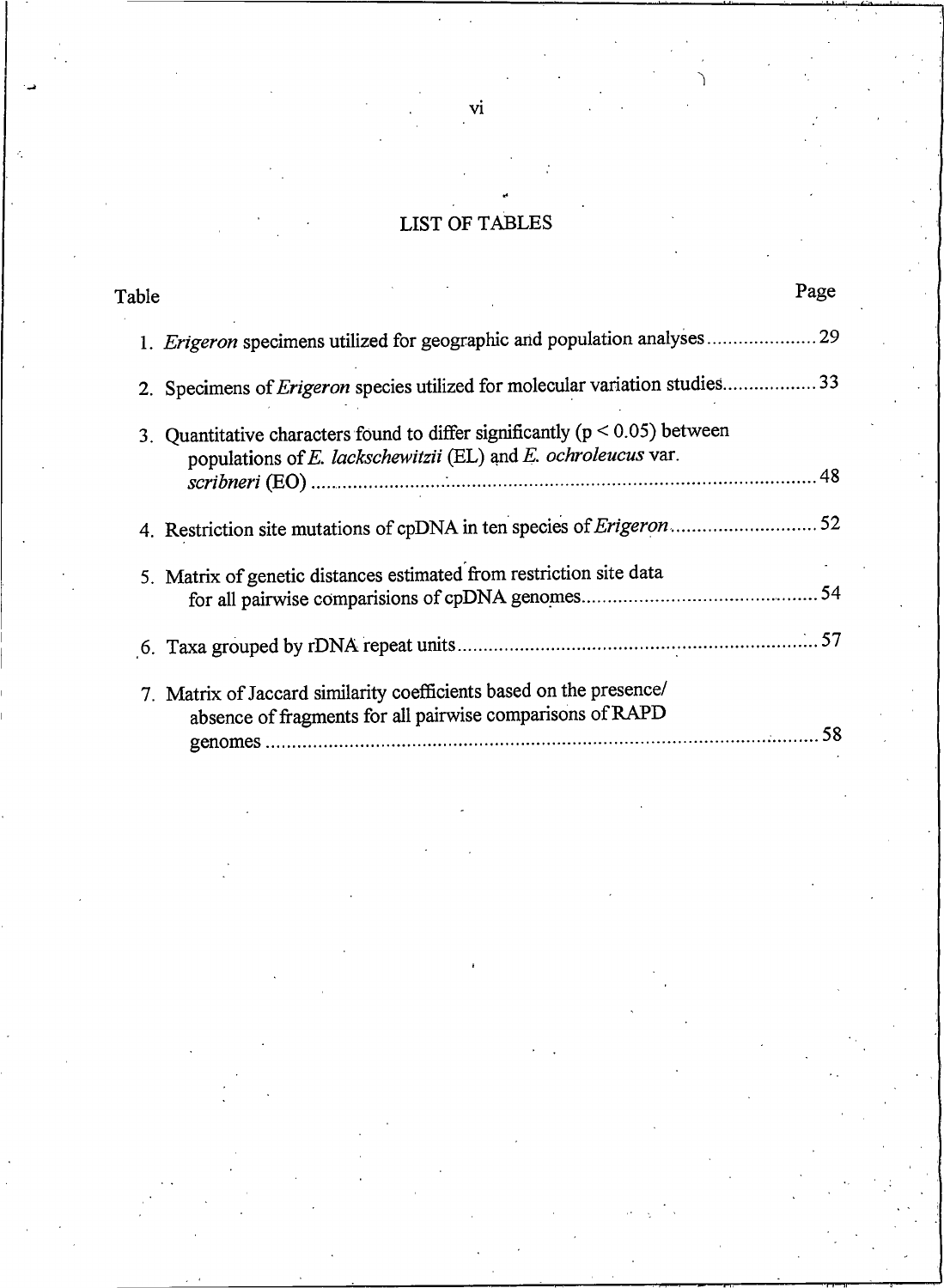# LIST OF FIGURES

| Figure                                                                                                                          | Page |
|---------------------------------------------------------------------------------------------------------------------------------|------|
|                                                                                                                                 |      |
|                                                                                                                                 |      |
|                                                                                                                                 |      |
| $\sim$                                                                                                                          |      |
|                                                                                                                                 |      |
|                                                                                                                                 |      |
| 7. Locations of cpDNA clones used against DNA of Erigeron species 35                                                            |      |
| 8. Scanning electron micrographs of pollen grains from three                                                                    |      |
| 9. Cluster analysis of phenetic distance of all pairwise                                                                        |      |
| 10. UPGMA dendrogram reflecting generalized distances derived<br>from canonical variates analysis (CVA) of ten populations from |      |
| 11. Graphs depicting eight characters found to vary significantly<br>between most northern and most southern populations of     |      |
| E. lackschewitzii and E. ochroleucus var. scribneri collected                                                                   |      |
| 12. Dendrogram reflecting genetic distances derived from the number                                                             |      |
| 13. Dendrogram reflecting generalized distances derived from the                                                                |      |

 $vii$ 

٦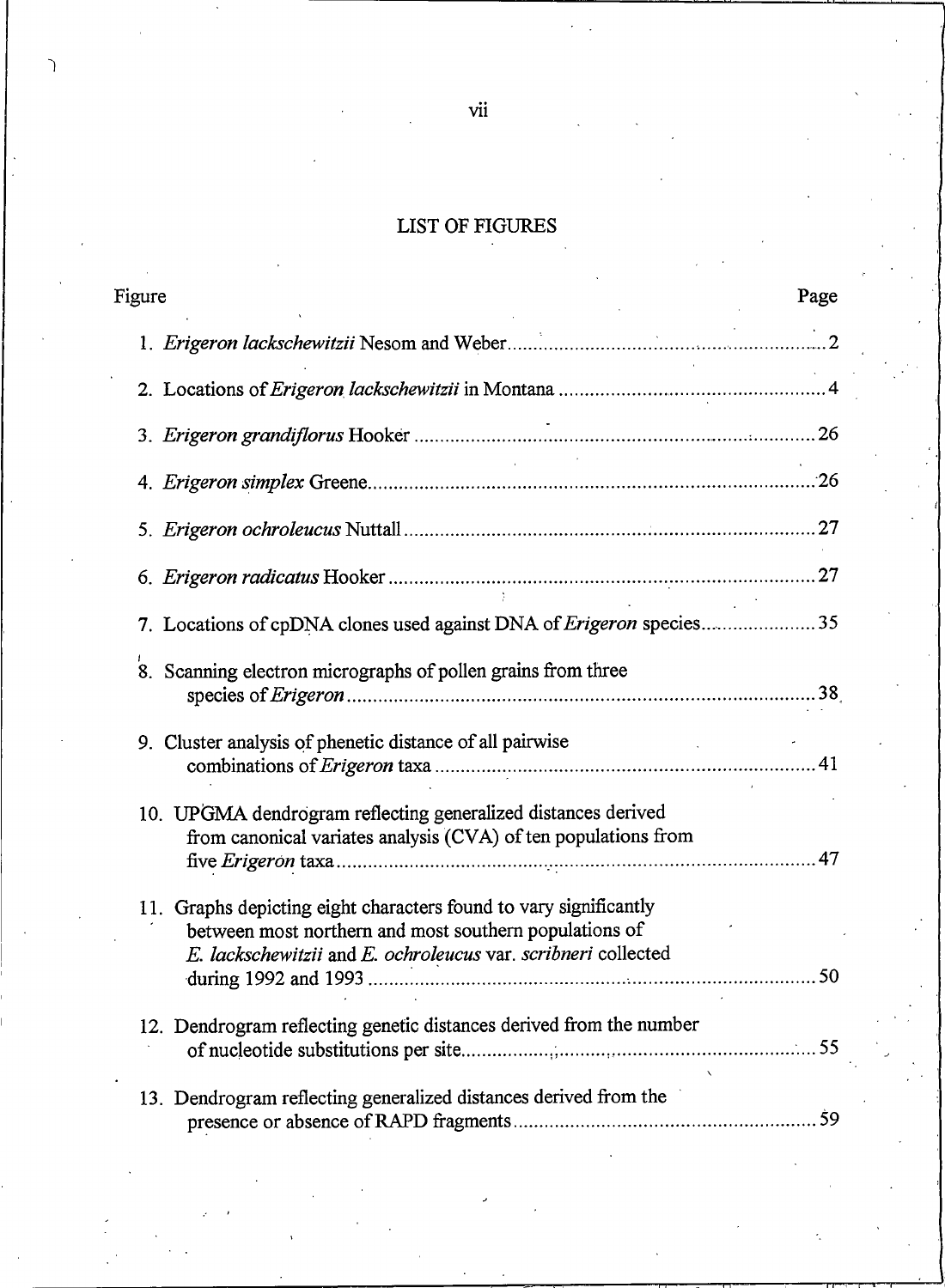#### **ABSTRACT**

This study investigates the taxonomic status of Erigeron lackschewitzii Nesom and Weber (Asteraceae), a narrow Montana endemic restricted to windy, exposed ridgelines and calcareous substrates in the Bob Marshall and Scapegoat Wildernesses of By means of morphological and molecular techniques, the northwestern Montana. relationships of E. lackschewitzii to four other Erigeron (E. grandiflorus, E. simplex, E. ochroleucus var. scribneri, E. radicatus) were investigated in order to ascertain parentage and determine whether populations of this taxon were sufficiently distinct to warrant specific status. A total of 307 individuals comprising the five species were examined. In addition, six other species were included as outgroups in genetic analyses in order to estimate the direction of evolution of genetic markers. Lack of success in obtaining chromosome counts from root tips prompted an analysis of the number of stomates per unit area and estimates of mean stomate sizes of populations of each of the five species. Results suggest that plants belonging to E. lackschewitzii are tetraploid. Chloroplast DNA (cpDNA) restriction site analysis with ten restriction endonucleases revealed two mutations unique to  $E$ . lackschewitzii and further supported a relationship of  $E$ . lackschewitzii to E. ochroleucus var. scribneri. A phenetic analysis of Random Amplified Polymorphic DNA (RAPD) markers likewise revealed that E. lackschewitzii is distinct from other Erigeron and most closely related to E. ochroleucus var. scribneri. Individuals from populations of E. lackschewitzii were found to be genetically uniform, suggesting recency of origin from a single progenitor individual or population. Results from genetic studies corroborate findings from geographic and population phenetic analyses of morphological data, suggesting that populations of E. lackschewitzii, although closely related to E. ochroleucus var. scribneri, are sufficiently distinct to warrant species status. The persistent lack of pollen in individual E. lackschewitzii examined, coupled with the presence of fully formed achenes at a very early state of floret development, suggest some form of apomixis. Populations of E. lackschewitzii most likely resulted from selection for traits often found in other polyploid derivatives that colonize areas left barren after glaciation, with maintenance of the adaptive genotype through apomixis.

viii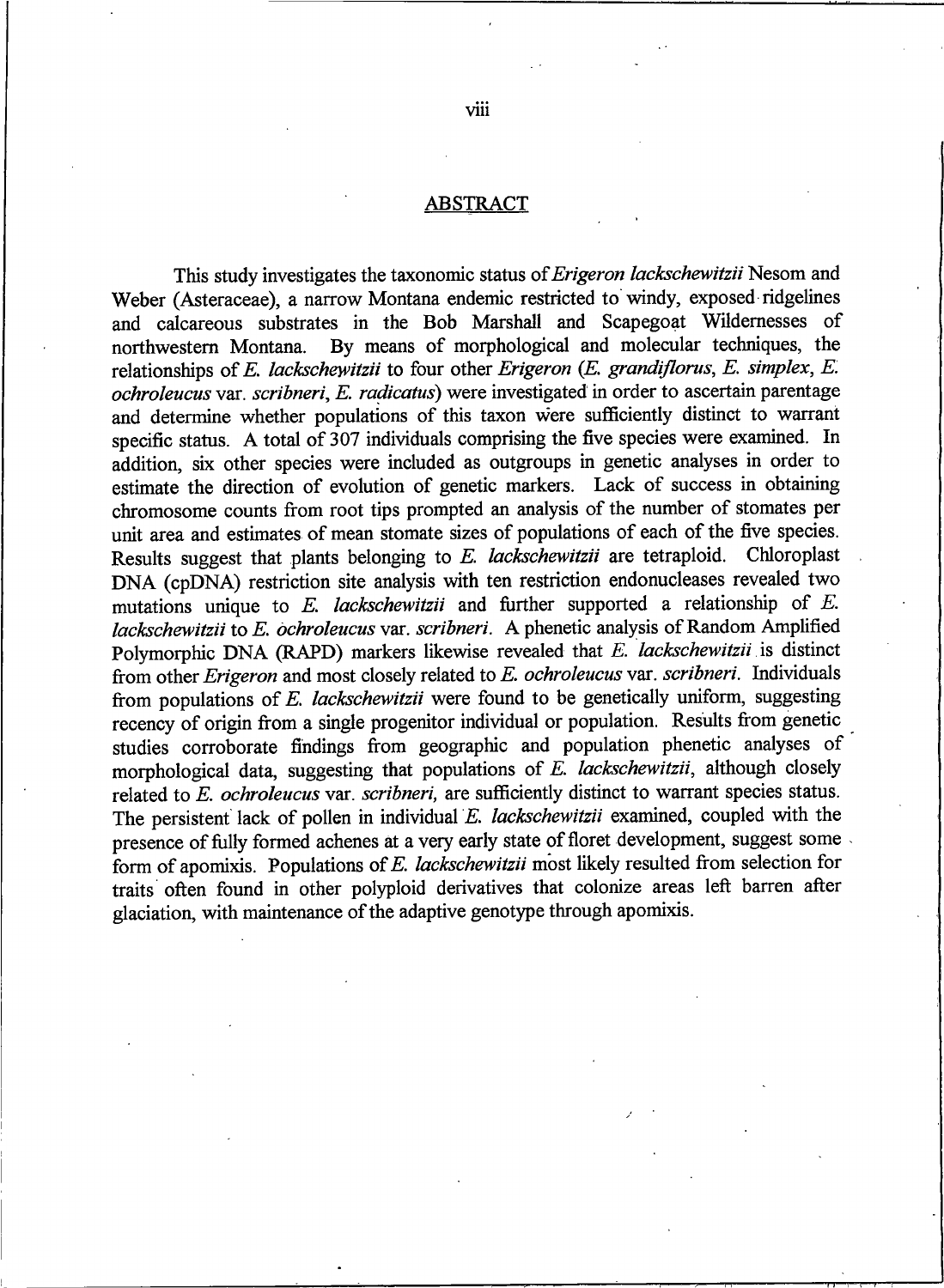#### **CHAPTER 1**

#### **INTRODUCTION**

Erigeron lackschewitzii Nesom and Weber (Figure 1) is described as a narrow endemic from the Bob Marshall and Scapegoat Wildernesses of northwestern Montana (Nesom and Weber, 1983). The species description is based on 18 individual plants in two collections from the Flathead Range and named for its collector, Klaus Lackschewitz, of Missoula. Judging from the very few and highly abortive pollen grains produced by plants of this taxon, the species is believed by its authors to be apomictic and probably polyploid.

Erigeron lackschewitzii is currently included in Category 2 of the U.S. Fish and Wildlife Service Notice of Review under consideration for federal listing as a threatened or endangered plant species and has been tracked by the Lewis and Clark National Forest as a species of concern (Heidel, 1993). It is currently ranked as "threatened throughout its range, but having taxonomic questions associated with it." The Montana Natural Heritage Program lists E. lackschewitzii as "imperiled" at both the global and state level, and the taxon was previously listed as "rare in Montana" by the Montana Rare Plant Project, according to Heidel.

Erigeron lackschewitzii is one of the few endemics in Montana (Heidel, 1993). It is found in exposed alpine settings on limestone substrates of the Madison group and Devonian formations containing dolomite. The species is known from 12 sites in four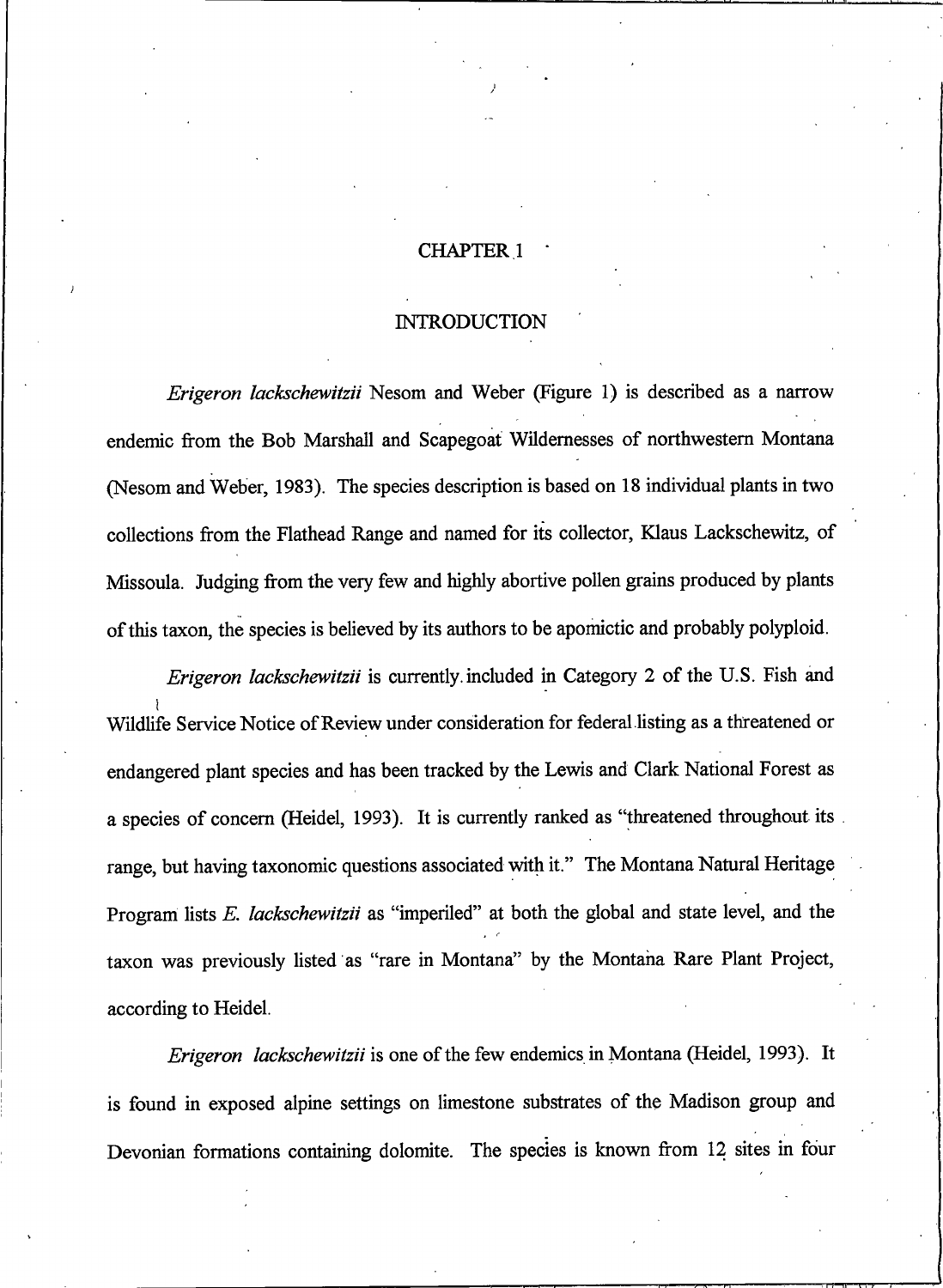Fig. 1. Erigeron lackschewitzii Nesom and Weber. From Nesom and Weber, 1983.



counties (Teton, Flathead, Pondera, Lewis and Clark) within a north-south 45-mile perimeter along the Front Range. Erigeron lackschewitzii grows in association with intermittent mats of Dryas octopetala as well as Arctostaphylos uva-ursi, with Carex rupestris as the dominant sedge between mats, according to Heidel. The mats of Dryas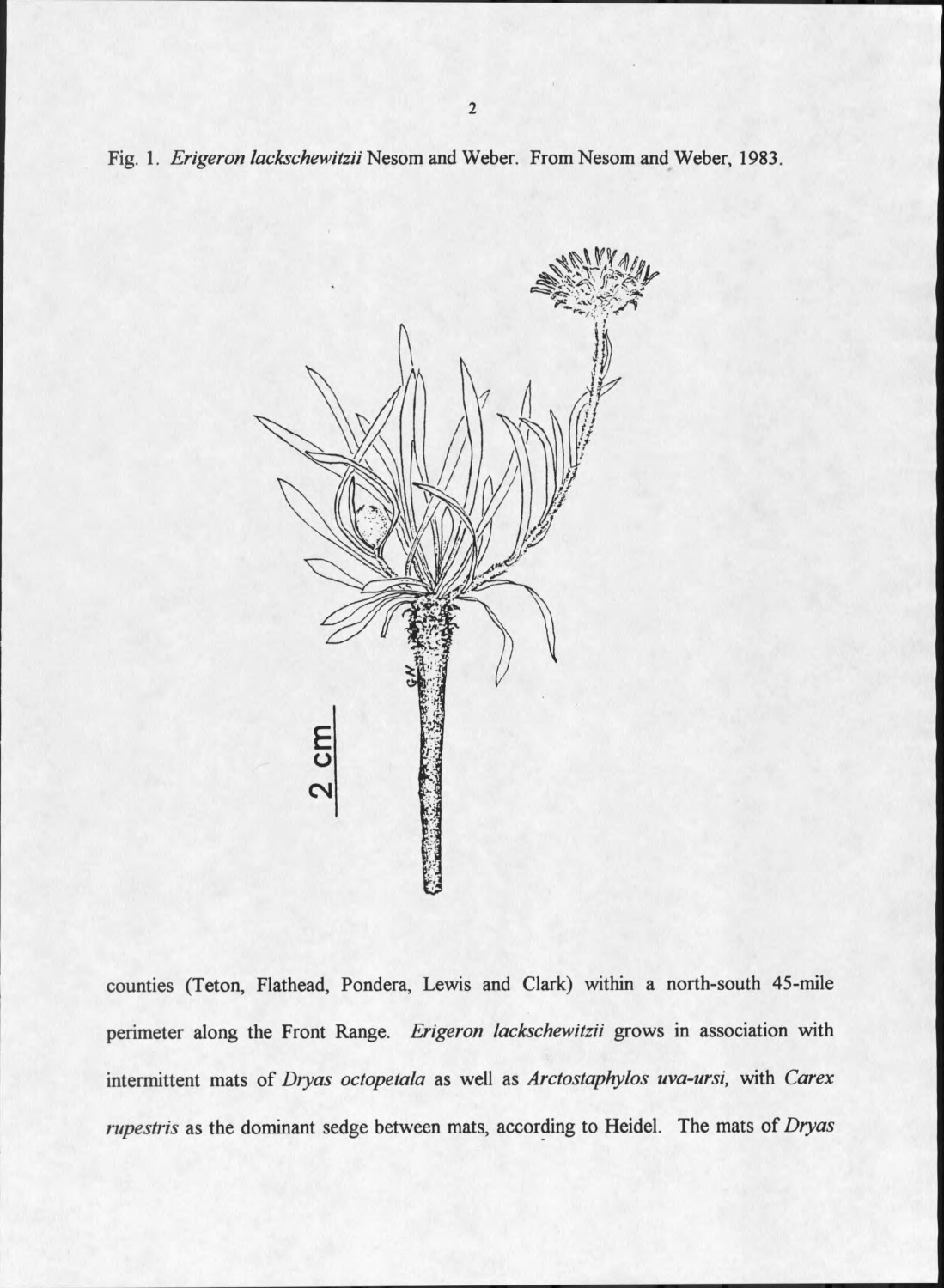octopetala occupy exposed, snow-free sites on calcareous parent material where the soil is thin, rocky and unstable, acting as stable microsites in which other species of plants are able to exist (Bamberg, 1964).

The species is most frequently found on exposed alpine slopes with a southwest aspect, with smaller alpine and subalpine populations facing northwest (Heidel, 1993). Elevation ranges from 1951m to 2500m. Erigeron lackschewitzii is not a dominant community type, and populations range from 5 to 500 individuals in about 10 acres for denser populations to a mile for more scattered groups, according to Heidel. The largest populations (over 200 individuals) are found at Headquarters Creek Pass, Sock Lake, Crown Mountain, and Our Lake (Figure 2).

According to Nesom and Weber (1983), E. lackschewitzii is most closely related to E. simplex Greene and the southern alpine race of E. grandiflorus Hooker sensu Spongberg  $(1971)$ . This relationship is inferred by the shared occurrence of monocephalous stems with entire leaves, involucral bracts with lanate-villous indumentum. blue-rayed outer florets, and an outer pappus of conspicuous squamellae. Additionally, cross walls of involucre trichomes are often pigmented red-purple, particularly near the base, in all three taxa. Erigeron lackschewitzii differs from both E. simplex and the southern alpine race of E. grandiflorus in the following features, as quoted from Nesom and Weber  $(1983)$ :

- 1. Basal leaves linear-oblanceolate to narrowly oblanceolate without a well-demarcated blade versus spatulate in  $E$ , simplex and  $E$ , grandiflorus.
- 2. Ray flowers equal 30-68 versus 50-125 in E. simplex and 56-123 in E. grandiflorus.
- 3. Stem pubescence woolly-villous with glandularity lacking or not evident versus spreading but not villous or woolly, with erect, stipitate-glandular

3